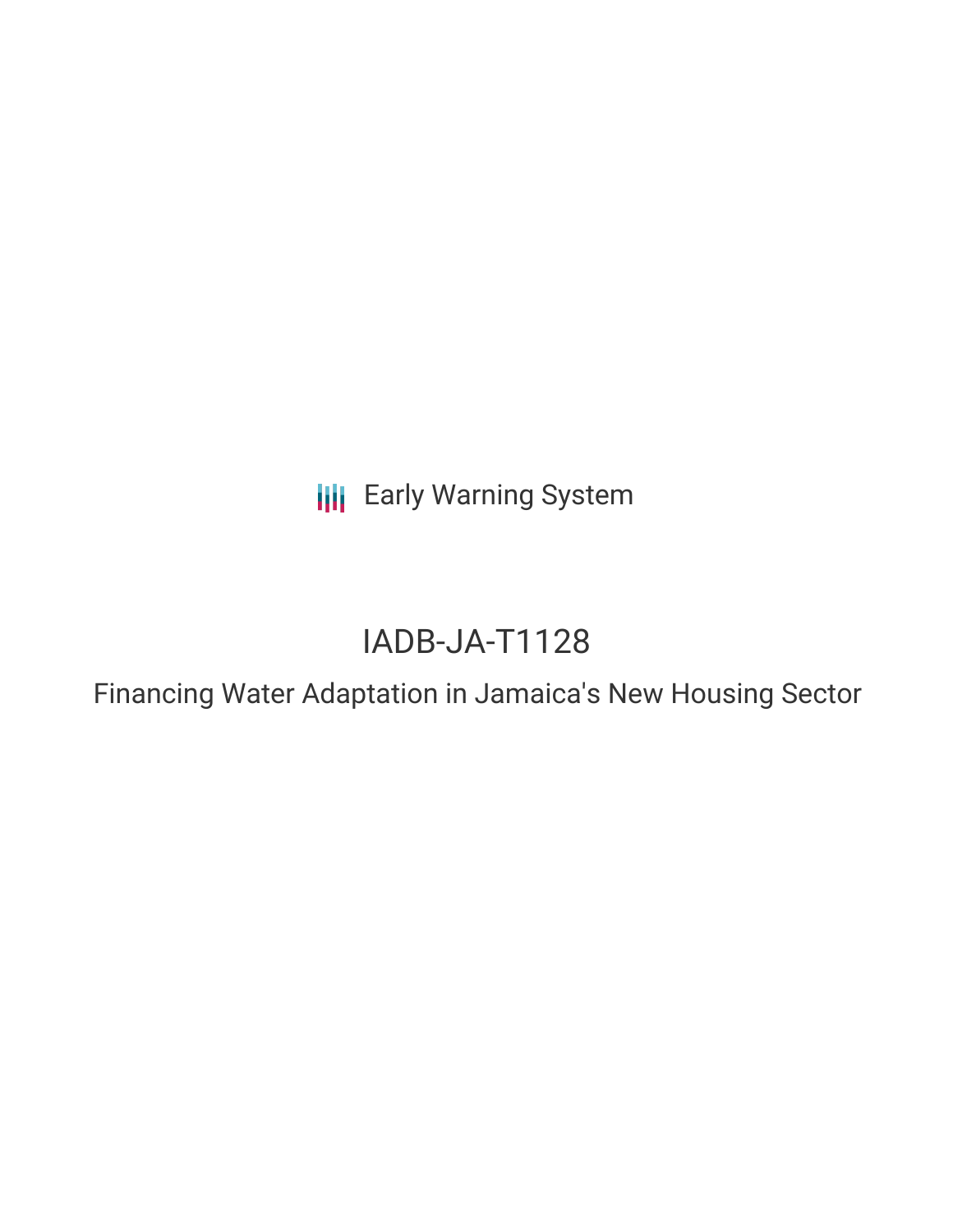

### **Quick Facts**

| <b>Countries</b>               | Jamaica                                             |
|--------------------------------|-----------------------------------------------------|
| <b>Financial Institutions</b>  | Inter-American Development Bank (IADB)              |
| <b>Status</b>                  | Active                                              |
| <b>Bank Risk Rating</b>        | C                                                   |
| <b>Voting Date</b>             | 2016-05-18                                          |
| <b>Sectors</b>                 | Construction, Infrastructure, Technical Cooperation |
| Investment Type(s)             | Grant                                               |
| <b>Investment Amount (USD)</b> | $$0.50$ million                                     |
| <b>Project Cost (USD)</b>      | $$1.14$ million                                     |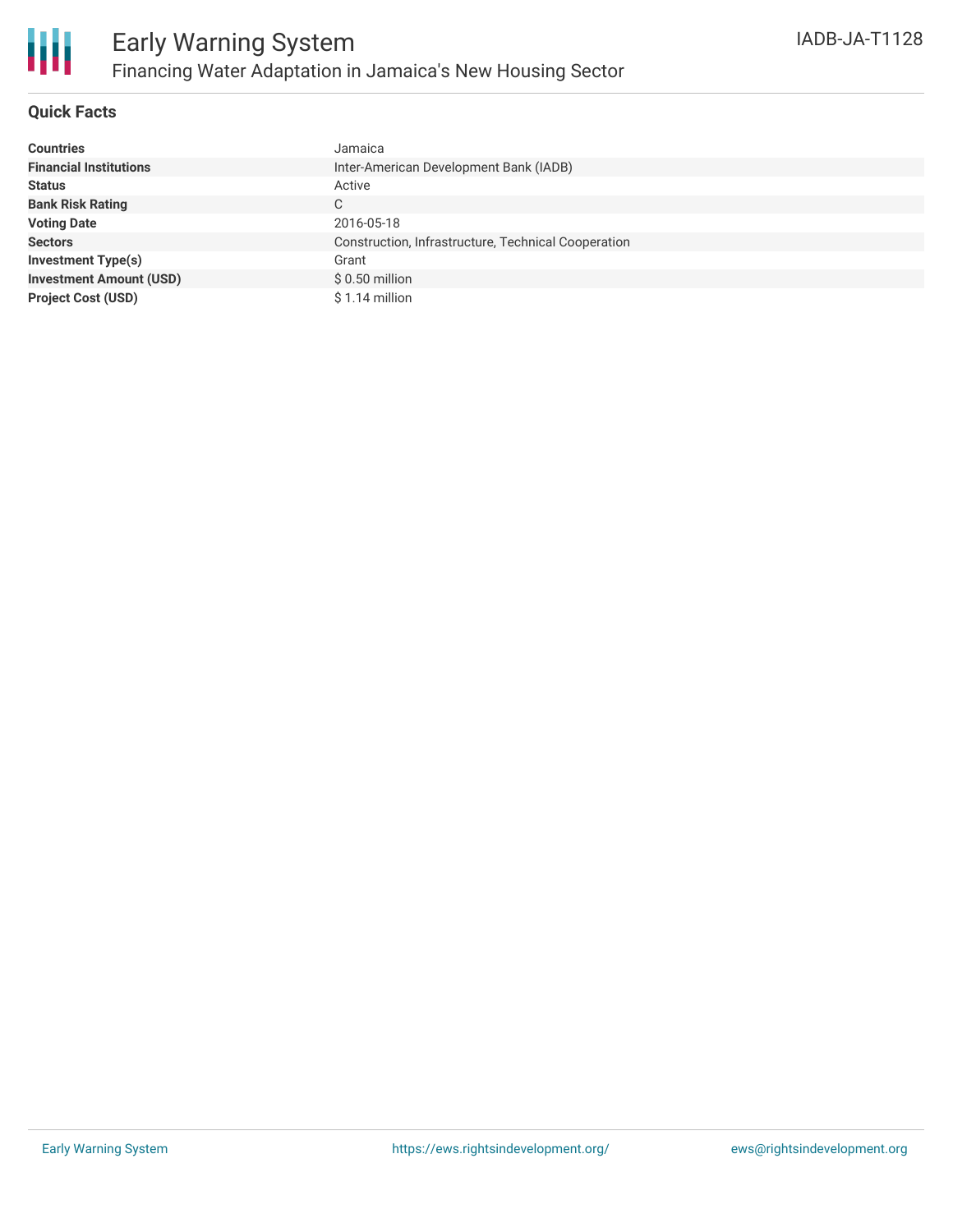

## **Project Description**

This project is working to "Promote the Adoption of Improved and Efficient Water Systems for New Housing in Jamaica," per the IDB.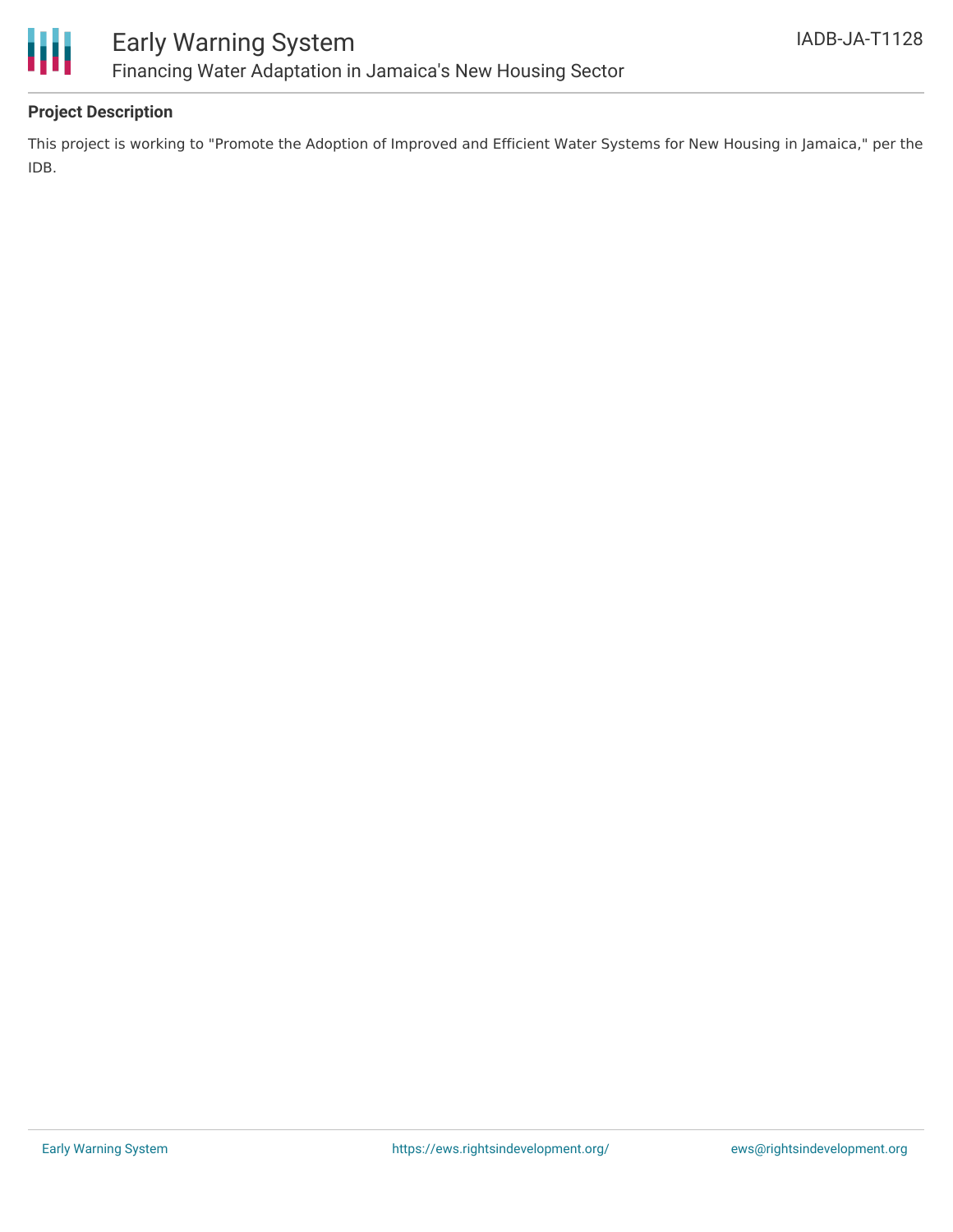

#### **Investment Description**

• Inter-American Development Bank (IADB)